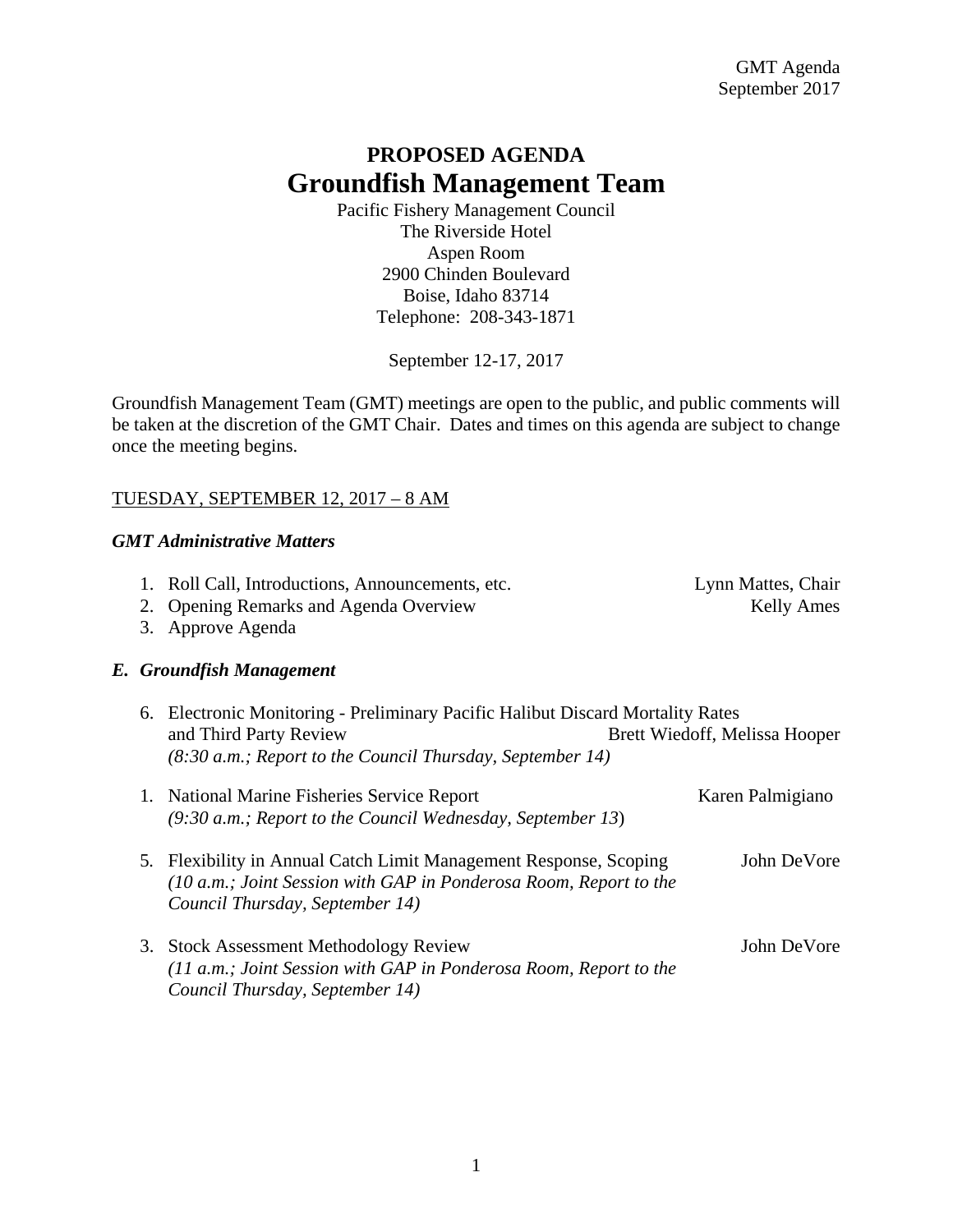- 2. Off Year Science Improvements **Solution** John DeVore *(1:30 p.m.; Joint Session with SSC Cinnabar Room; Report to the Council Thursday, September 14)*
- 4. Coastwide Non-whiting Midwater Trawl Exempted Fishing Permit (EFP) Final Action and Gear Modification EFP Review Jim Seger, EFP Applicants *(3 p.m.; Report to the Council Thursday, September 14*)

## *GMT Administrative Matters (continued)*

4. Draft and Review Statements *(4 p.m.)*

## WEDNESDAY, SEPTEMBER 13, 2017 – 8 AM

## *GMT Administrative Matters (continued)*

5. Draft and Review Statements *(8 a.m.)*

## *E. Groundfish Management (continued)*

7. Trawl Catch Share Review, Preliminary Range of Follow-On Actions, and Intersector Allocation Jim Seger, Shems Jud *(1 p.m.; Report to the Council Friday, September 15)*

## *GMT Administrative Matters (continued)*

6. Draft and Review Statements *(2 p.m.)*

# THURSDAY, SEPTEMBER 14, 2017 – 8 AM

## *GMT Administrative Matters (continued)*

7. Draft and Review Statements *(8 a.m.)*

## *E. Groundfish Management (continued)*

8. Adopt Final Stock Assessments John DeVore *(10 a.m.; Report to the Council Saturday, September 16)*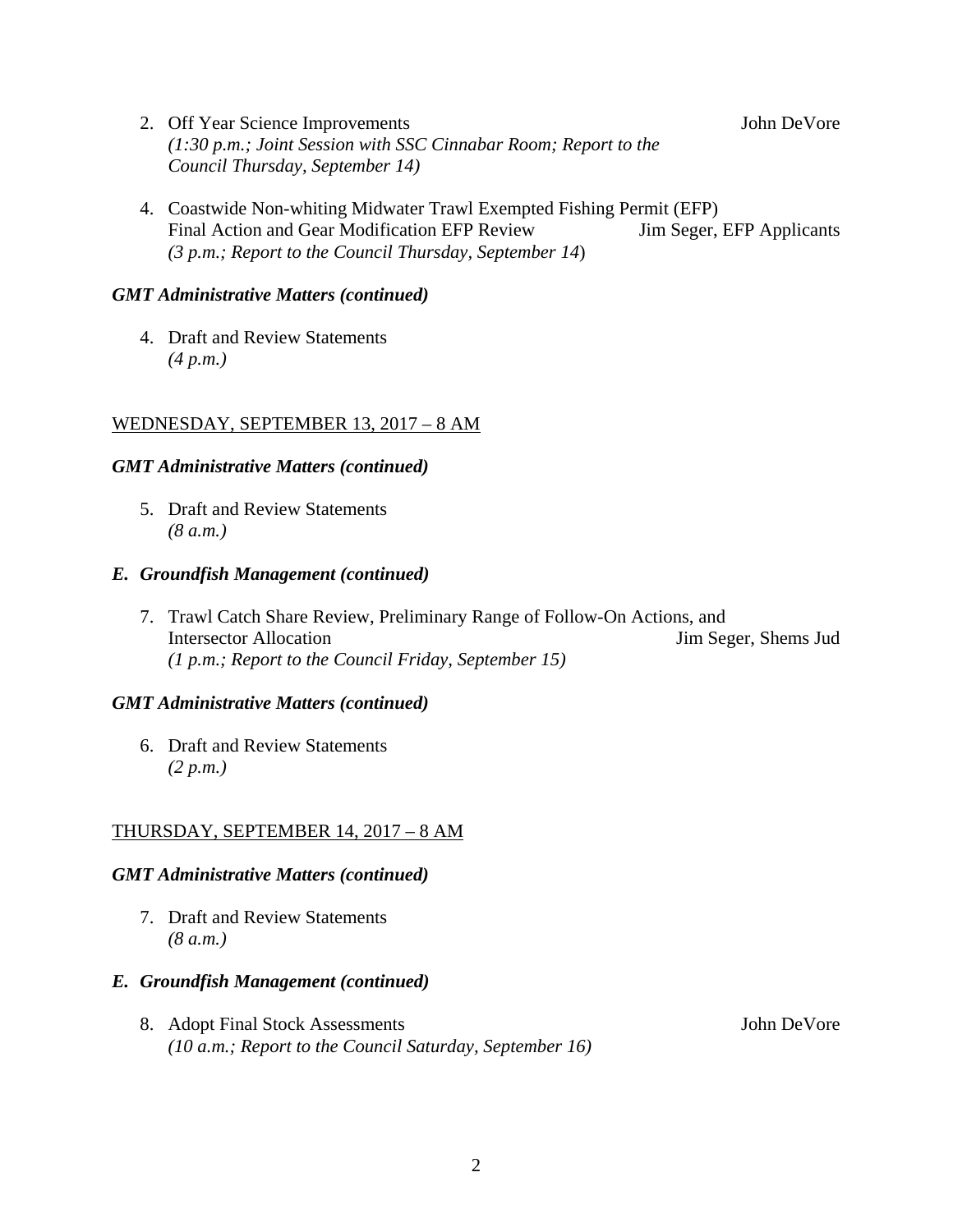#### *I. Ecosystem-Based Management*

- 1. Climate Vulnerability Assessment Report Michelle McClure *(11 a.m.; Joint Session with GAP in Ponderosa Room, Report to the Council Friday, September 15)*
- 2. Fishery Ecosystem Plan Initiatives: Scoping and Selection Kit Dahl *(1 p.m.; Joint Session with GAP in Ponderosa Room, Report to the Council Friday, September 15)*

#### *GMT Administrative Matters (continued)*

8. Draft and Review Statements *(1 p.m.)*

*7:30 p.m. Stock Assessment Q&A in the Juniper-Laurel Ballroom*

## FRIDAY, SEPTEMBER 15, 2017 – 8 AM

#### *GMT Administrative Matters (continued)*

9. Draft and Review Statements *(8 a.m.)*

#### *E. Groundfish Management (continued)*

| 9. Initial Harvest Specifications and Management Measure Actions for |                         |
|----------------------------------------------------------------------|-------------------------|
| $2019 - 2020$ Management                                             | John DeVore, Kelly Ames |
| $(8:30 \text{ a.m.};$ Report to the Council Sunday, September 17)    |                         |

10. Final Action on Inseason Adjustments *(10 a.m.; Report to the Council Monday, September 18)* Jessi Doerpinghaus

#### *GMT Administrative Matters (continued)*

10. Draft and Review Statements

#### *E. Groundfish Management (continued)*

10. Final Action on Inseason Adjustments *(continued)* Jessi Doerpinghaus *(4 p.m.; Joint Session with the GAP in Ponderosa Room)*